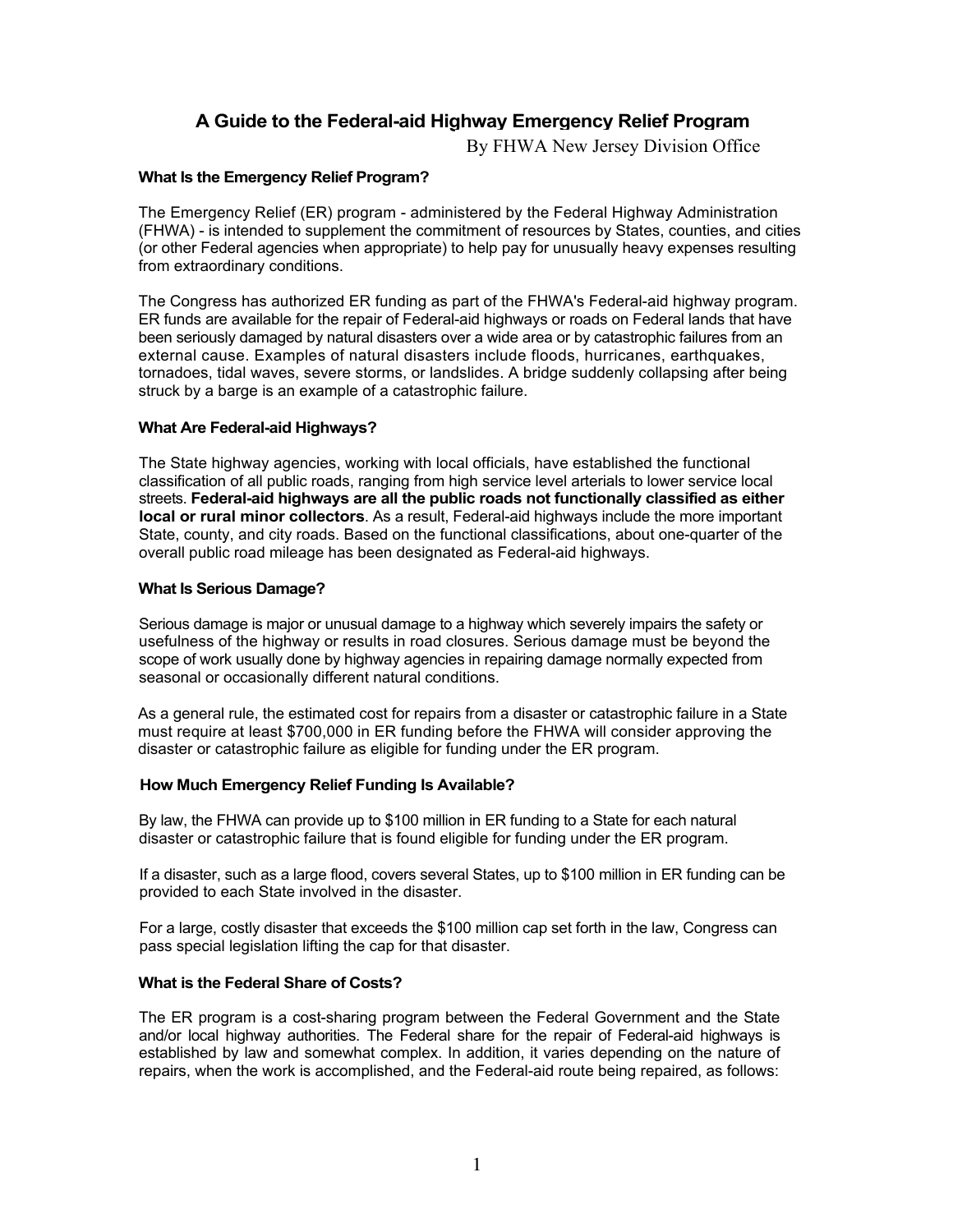- $\circ$  For the costs associated with restoring essential highway traffic, minimizing the extent of damage, or protecting the remaining facility, which are incurred in the first 180 days after the occurrence of the disaster, the Federal share is 100 percent.
- $\circ$  For the costs of permanent restoration work, and the cost of all repairs incurred after the first 180 days, the Federal share is based on the type of Federal-aid highway that is being repaired. For Interstate highways, the Federal share is 90 percent. For all other Federal-aid highways the Federal share is 80 percent. The Federal share can be increased in States with high percentages of federally owned public lands.

## **What Types of Repairs Are Eligible for Funding?**

ER funds can be used for "emergency repairs" and "permanent repairs."

Emergency repairs are those repairs during and immediately following a disaster to restore essential traffic, to minimize the extent of damage, or to protect the remaining facilities. Typical examples are:

- o establishing emergency detours
- o removing slides and debris
- $\circ$  providing temporary bridges or ferry service
- o regrading of roadway embankments and surfaces
- o placing rip-rap to prevent further scour.

Permanent repairs are those repairs undertaken, normally after emergency repairs have been completed, to restore the highway to its predisaster condition. Typical examples are:

- o restoring pavement surfaces
- o reconstructing damaged bridges and culverts
- o replacing signs, guardrail, fences, and other highway appurtenances.

# **What About Funding for Repairs on non-Federal-aid Highways?**

The FHWA's ER program is limited to the repair of Federal-aid highways (as previously defined) or roads on Federal lands. However, Federal assistance for the repair of public roads not covered by the FHWA's ER program is available through the disaster relief program administered by the Federal Emergency Management Agency under the Stafford Act.

## **How Does the Emergency Relief Program Work?**

The decision to seek financial assistance under the FHWA's ER program rests with the State highway agencies. Local highway authorities do not deal with the FHWA directly. Instead, they must make their application for possible funding through their State highway agency. It is the State highway agency's option to determine whether it will seek ER funding for the repair of Federal-aid highways, regardless of which jurisdiction - State or local - they are under.

The following outlines the ER process.

Restore Essential Service: State and local highway authorities are empowered to immediately begin emergency repairs to restore essential traffic service and to prevent further damage to Federal-aid highway facilities. Properly documented costs will later be reimbursed once the FHWA Division Administrator makes a formal finding that the disaster or catastrophic failure qualifies for funding under the ER program. On the other hand, permanent repairs require prior FHWA approval, which is only given after the FHWA Division Administrator makes a formal finding that ER funding will be provided for a disaster or catastrophic failure.

Governor's Proclamation: A formal proclamation of the existence of an emergency is made by the State Governor. A Presidential declaration, if issued, can also serve this same purpose.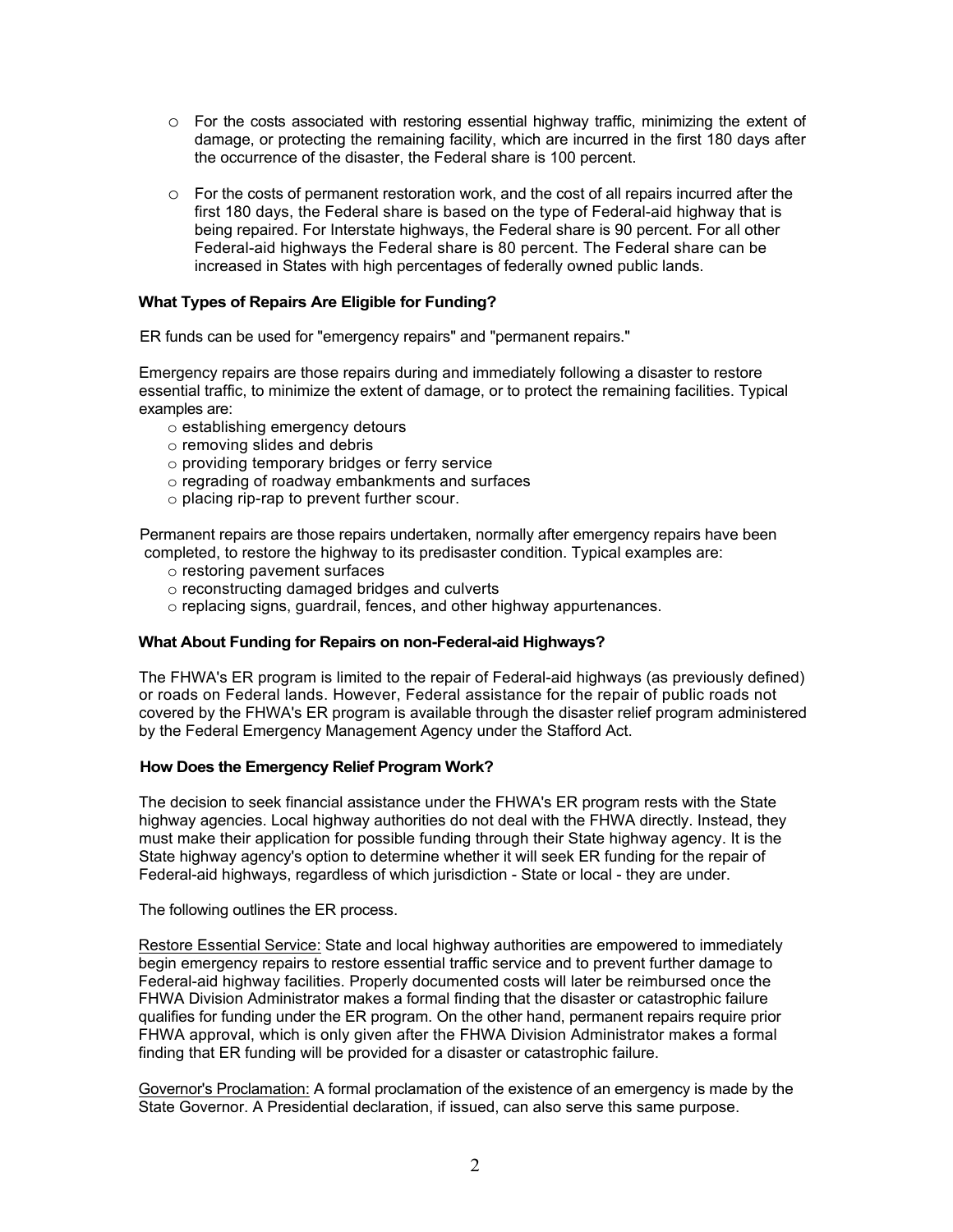Preliminary Notification: The State highway agency notifies the FHWA division office (the FHWA's field office in each State) by letter that it may be seeking ER funding. This is known as a "letter of intent" and is usually done as soon as it is evident that there is eligible damage.

Acknowledgement: The FHWA division office acknowledges receipt - in writing - of the State highway agency's letter of intent.

Damage Assessments: The State highway agency, in cooperation with FHWA division office engineers, undertakes damage surveys. This may include local authorities where appropriate. Typically, this involves on-the-ground visits of the damage sites to verify the extent of damage and to determine the cost of repairs eligible for ER funding. In some cases, where there is a need to expedite the delivery of ER funding for high-cost disasters, an initial damage survey may be based on aerial fly-overs, news telecasts, and other means of quickly estimating the extent of damage. This initial damage survey is then followed up later with more detailed site inspections.

Formal State Request: The State highway agency submits to the FHWA division office - in writing - its request for ER funding based on the damage assessments and cost estimates.

Division Administrator's Finding: The FHWA Division Administrator makes a decision on the eligibility of repairs for ER funding. If a positive finding is made, the division office submits a request for an allocation of ER funds to the FHWA headquarters office in Washington, DC to cover estimated needs for the current Federal fiscal year. Additional ER funding will be made available to the State as needs arise.

Implementation of Pro ects: ER projects are advanced generally in similar fashion as regular Federal-aid highway projects (although FHWA procedures allow many actions to be taken to expedite repair activities). Generally, the State highway agency has the lead in seeing that projects are advanced in accordance with appropriate Federal and State requirements. The total amount of ER funding provided is based on the Federal share of actual costs incurred by the State and local highway authorities to complete eligible repair activities.

## **What is the FHWA Division Office Role**

The Federal-aid highway program is a federally assisted State-administered partnership between the FHWA and the States. The FHWA's division offices, located in every State, have been delegated the authority to function as FHWA's focal point in advancing Federal-aid highway projects.

For the ER program, the division office is available to:

- o Brief State and local officials on the ER program
- $\circ$  Offer advice on the eligibility of repairs for funding
- $\circ$  Assist in performing on-site damage surveys and preparing estimates of the costs of repairs
- $\circ$  Expedite the flow of ER funding and the advancement of projects
- Provide technical assistance on the design of repair projects o
- Coordinate damage surveys with other Federal agencies o

## **Key Items for Local Authorities:**

State highway agency contact: Know the contact person within the State highway agency who is responsible for the administration of the ER program. This will serve as a conduit for receiving information from, and providing input to, the State.